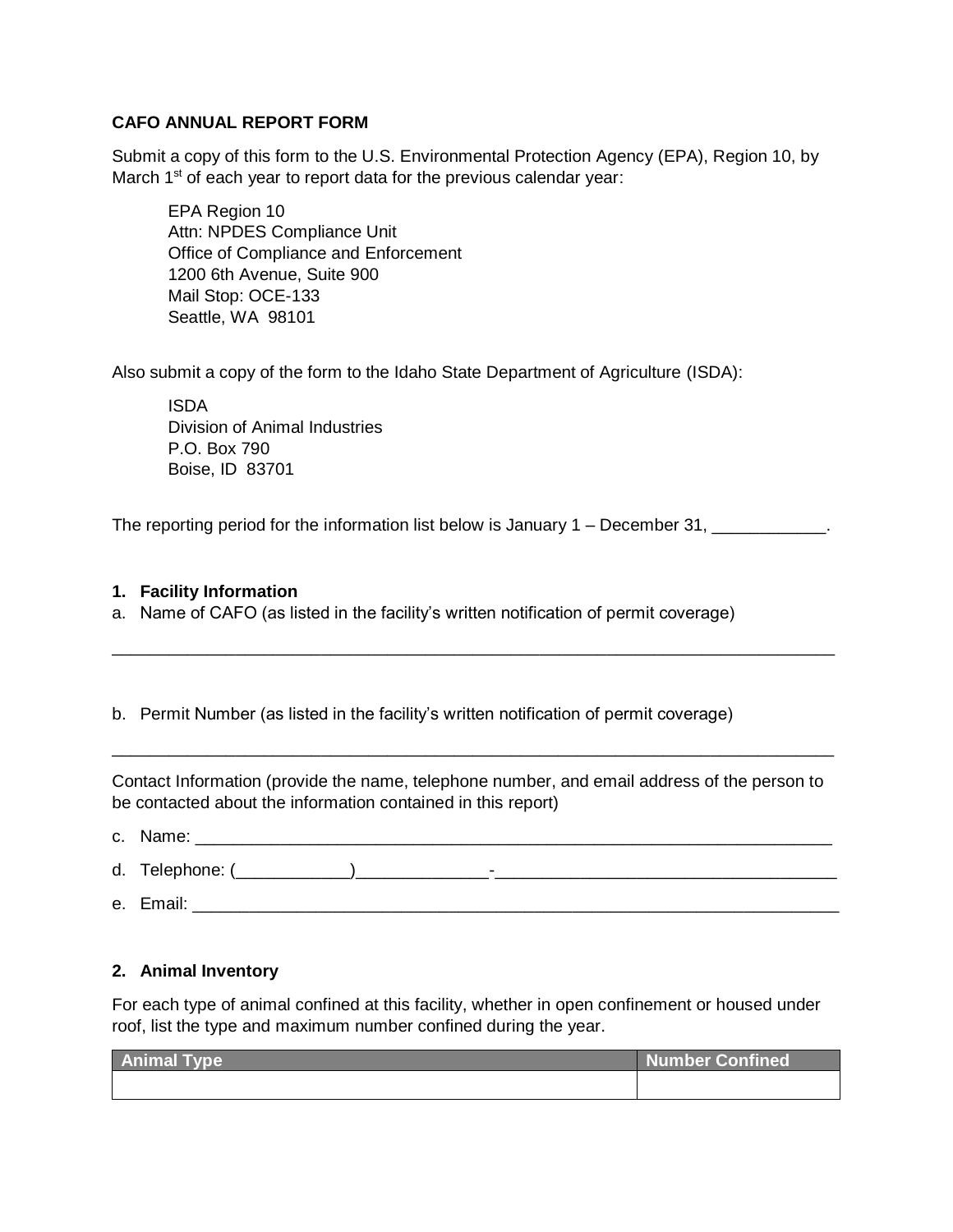### **3. Manure, Litter, and Process Wastewater Generated and Transferred**

Estimate the total amount of manure, litter, and process wastewater generated at this facility and transferred to other persons (i.e., for use on land not under the control of the permitted CAFO or other use or disposal not under the CAFO's control) during the reporting period. Indicate the units (tons or cubic feet) for manure and litter.

|                              | <b>Units</b>                             | <b>Amount Generated</b> | <b>Amount Transferred</b> |
|------------------------------|------------------------------------------|-------------------------|---------------------------|
| Manure                       | tons or $\Box$ ft <sup>3</sup><br>┑      |                         |                           |
| Litter                       | $\Box$ tons or $\Box$ ft <sup>3</sup>    |                         |                           |
| <b>Process</b><br>Wastewater | $\Box$ gallons or $\Box$ ft <sup>3</sup> |                         |                           |

## **4. Production Area Discharges**

For each discharge of manure, litter, or process wastewater from the production area during the reporting period, list the date, time, and approximate volume of the discharge.

| <b>Discharge date</b><br>$\left(\frac{\text{mm}}{\text{dd}}\right)$ yyyy) | Time<br>(specify AM or PM) | <b>Approximate volume</b><br>(specify gallons or other units) |
|---------------------------------------------------------------------------|----------------------------|---------------------------------------------------------------|
|                                                                           |                            |                                                               |
|                                                                           |                            |                                                               |
|                                                                           |                            |                                                               |
|                                                                           |                            |                                                               |

## **5. Nutrient Management Plan**

Was the current version of the CAFO's NMP developed or approved by a certified nutrient management planner?

 $\Box$  Yes  $\Box$  No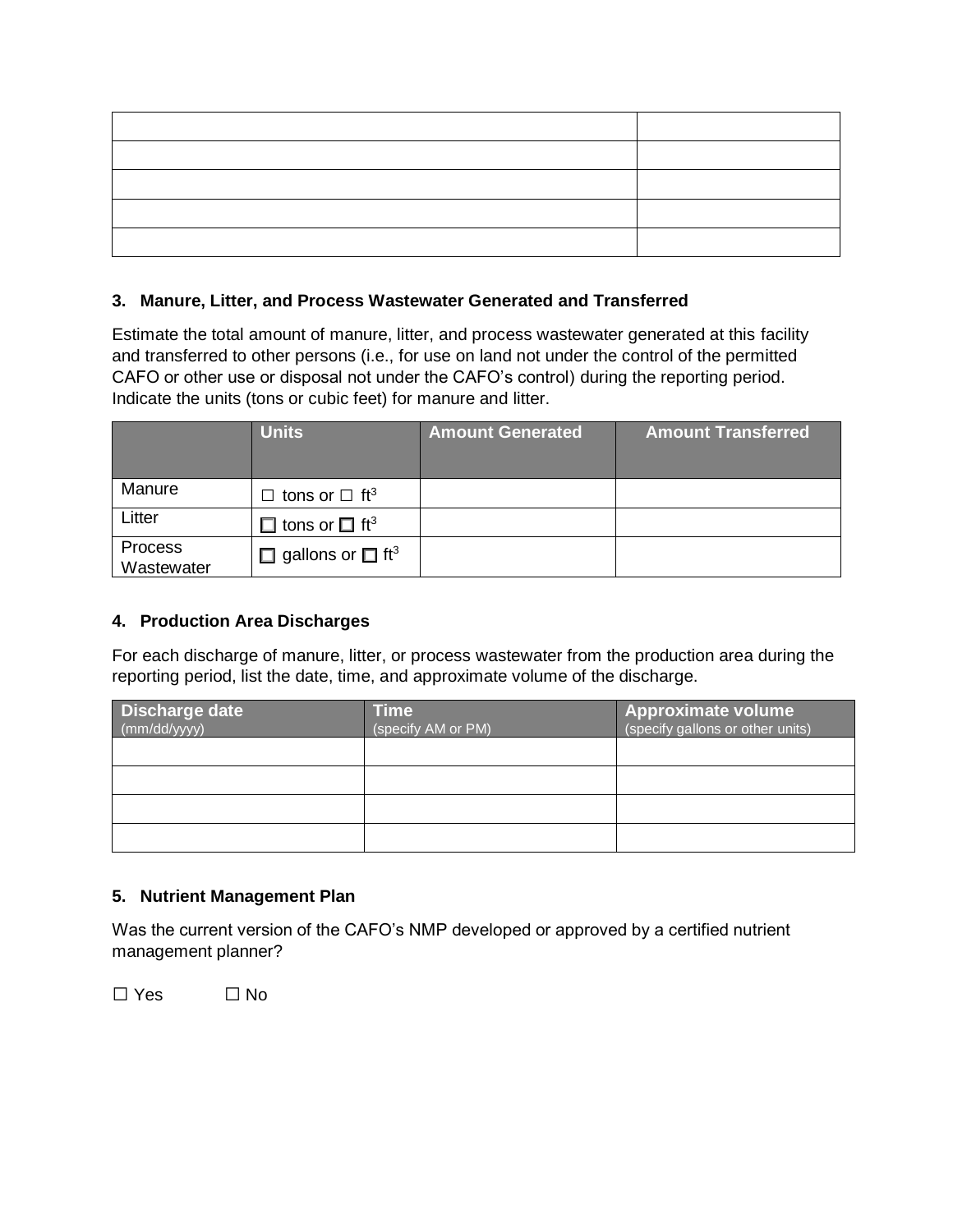## **6. Acres for Land Application**

a. Total number of acres for land application covered by the CAFO's nutrient management plan (NMP)

\_\_\_\_\_\_\_\_\_\_\_\_\_\_\_\_\_\_\_\_\_ Acres

b. Total number of acres under the control of the CAFO used for land application of manure, litter, or process wastewater during the reporting period

\_\_\_\_\_\_\_\_\_\_\_\_\_\_\_\_\_\_\_\_\_ Acres

## **7. Crops and Yields**

For each field, list the field ID as listed in the CAFO's NMP, the actual crop(s) planted, and the actual yield for each crop harvested during the reporting period. Use multiple lines for double cropping or cover crops. In the last column, check the box to indicate whether the crop was seeded during the year prior to the period covered by this report. Use Table A.7 in Attachment A to list additional fields and crops if needed.

 $\square$  Check here to indicate whether additional fields and crops are listed in Attachment A.

| <b>Field ID</b> | <b>Crop</b> | Yield<br>(specify units per acre, e.g., tons,<br>bushels, cwt) | Seeded in<br>previous year? |
|-----------------|-------------|----------------------------------------------------------------|-----------------------------|
|                 |             |                                                                | $\blacksquare$              |
|                 |             |                                                                | $\blacksquare$              |
|                 |             |                                                                | $\Box$                      |
|                 |             |                                                                | $\Box$                      |
|                 |             |                                                                | П                           |
|                 |             |                                                                | $\Box$                      |
|                 |             |                                                                | П                           |
|                 |             |                                                                | П                           |
|                 |             |                                                                | $\Box$                      |
|                 |             |                                                                | П                           |
|                 |             |                                                                | $\Box$                      |
|                 |             |                                                                | $\Box$                      |

## **8. Manure, Litter, and Process Wastewater Application**

For each field, list the total amount of manure, litter, and process wastewater applied during the reporting period. Indicate the units used for manure and litter. Also list the amount of plantavailable nitrogen and phosphorus from manure, litter, and process wastewater applied to each field during the reporting period. Use Table A.8 in Attachment A to list additional fields if needed.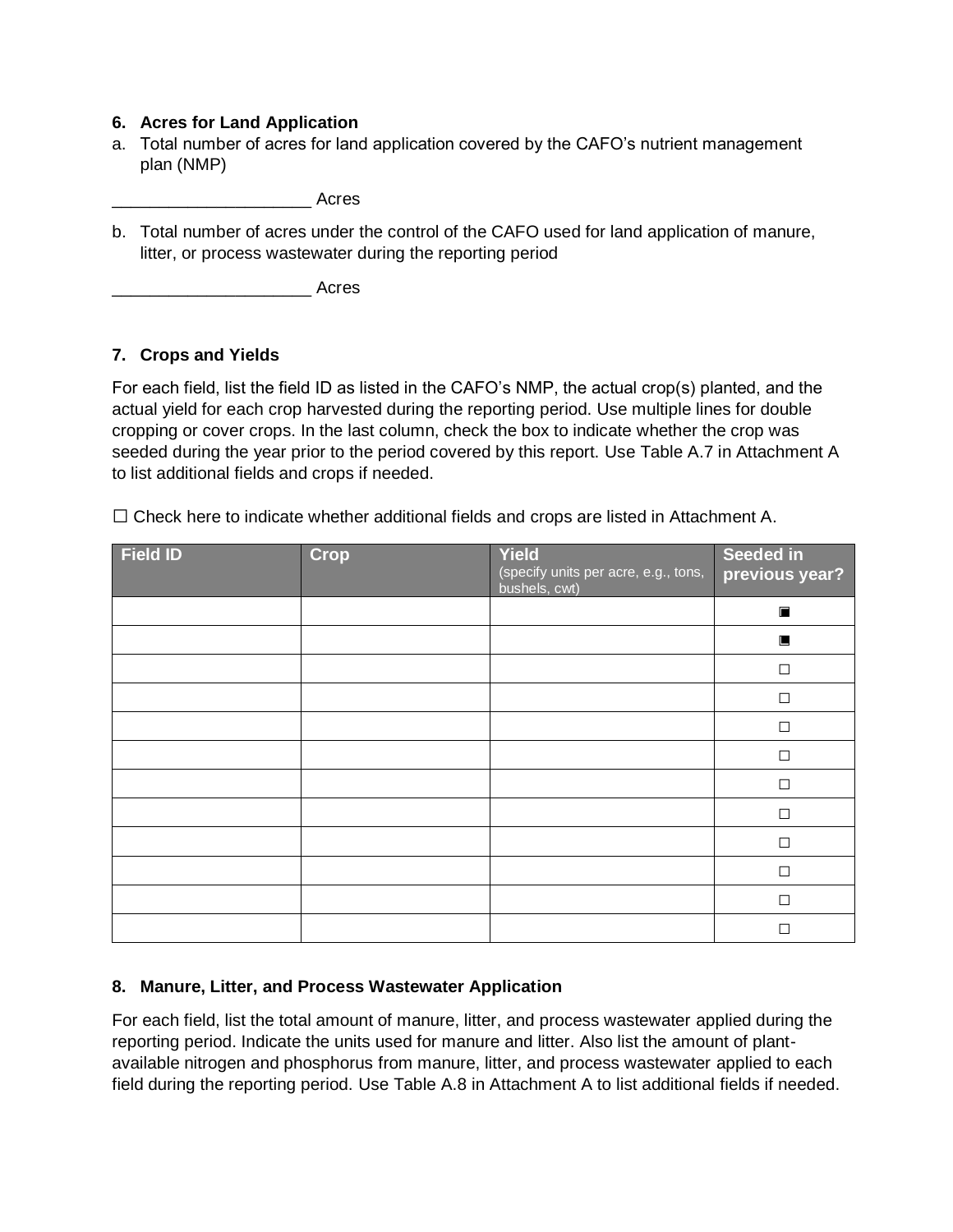$\square$  Check here to indicate whether additional fields are listed in Attachment A.

| <b>Field ID</b> | <b>Litter</b><br><b>Manure</b><br>Wastewater<br>applied<br>applied<br>applied |                                                          | Nutrients applied*<br>(pounds/acre) |            |   |
|-----------------|-------------------------------------------------------------------------------|----------------------------------------------------------|-------------------------------------|------------|---|
|                 | I tons/acre or<br>$\overline{\blacksquare}$ ft <sup>3</sup> /acre)            | (■ tons/acre or<br>$\blacksquare$ ft <sup>3</sup> /acre) | (gallons/acre)                      | <b>PAN</b> | P |
|                 |                                                                               |                                                          |                                     |            |   |
|                 |                                                                               |                                                          |                                     |            |   |
|                 |                                                                               |                                                          |                                     |            |   |
|                 |                                                                               |                                                          |                                     |            |   |
|                 |                                                                               |                                                          |                                     |            |   |
|                 |                                                                               |                                                          |                                     |            |   |
|                 |                                                                               |                                                          |                                     |            |   |
|                 |                                                                               |                                                          |                                     |            |   |
|                 |                                                                               |                                                          |                                     |            |   |
|                 |                                                                               |                                                          |                                     |            |   |
|                 |                                                                               |                                                          |                                     |            |   |
|                 |                                                                               |                                                          |                                     |            |   |

\*Total pounds of plant-available nitrogen (PAN) and phosphorus (P) applied per acre. For PAN, include NO3, NH4, and the portion of organic N applied (if any) that is expected to be available to the current crop, determined consistent with the annual nutrient budget.

## **9. Soil Sample Analyses**

For each field, list the analytical results for the most recent soil analysis for pH, soil organic matter (SOM), nitrate (NO<sub>3</sub>-N), ammonium (NH<sub>4</sub>-N), and phosphorus (P). Include units. Use Table A.9 in Attachment A to list additional fields if needed.

 $\square$  Check here to indicate whether additional fields are listed in Attachment A.

| <b>Field ID</b> | pH | <b>SOM</b> | $NO3-N$ | $NH_4-N$ | P |
|-----------------|----|------------|---------|----------|---|
|                 |    |            |         |          |   |
|                 |    |            |         |          |   |
|                 |    |            |         |          |   |
|                 |    |            |         |          |   |
|                 |    |            |         |          |   |
|                 |    |            |         |          |   |
|                 |    |            |         |          |   |
|                 |    |            |         |          |   |
|                 |    |            |         |          |   |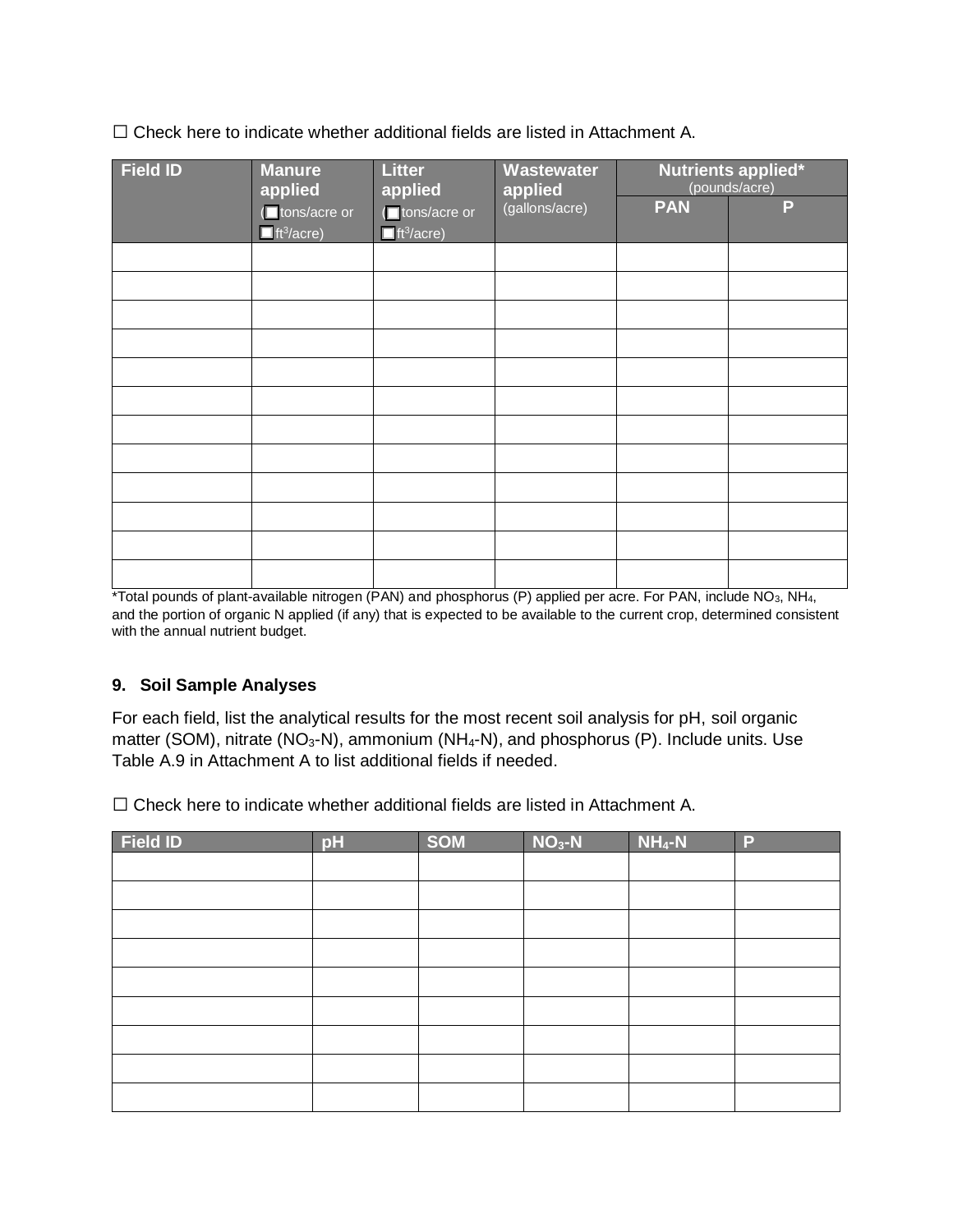## **10. Manure, Litter, and Process Wastewater Sample Analyses**

For each source of manure, litter, or process wastewater land applied during the reporting period, list the analytical results for the most recent analysis. Include units.

| Source of manure or<br>wastewater<br>(e.g., storage structure) |        | $NH_4-N$ | <b>TKN</b> | $NO3-N$ | P | $\blacksquare$ Total<br>Solids or<br><b>Dry Matter</b> |
|----------------------------------------------------------------|--------|----------|------------|---------|---|--------------------------------------------------------|
|                                                                | Units: |          |            |         |   |                                                        |
|                                                                |        |          |            |         |   |                                                        |
|                                                                |        |          |            |         |   |                                                        |
|                                                                |        |          |            |         |   |                                                        |
|                                                                |        |          |            |         |   |                                                        |
|                                                                |        |          |            |         |   |                                                        |
|                                                                |        |          |            |         |   |                                                        |
|                                                                |        |          |            |         |   |                                                        |
|                                                                |        |          |            |         |   |                                                        |

## **11. Nutrient Budgets**

For each field provide the calculated amount manure, litter, and process wastewater, as well as plant-available nitrogen and phosphorus to be applied (in lbs/acre), based on the annual nutrient budget included in the NMP. Indicate the units for manure and litter. Use Table A.11 in Attachment A to list additional fields if needed.

 $\square$  Check here to indicate whether additional fields are listed in Attachment A.

| <b>Field ID</b> | <b>Manure</b><br><b>I</b> tons/acre or | <b>Litter</b><br>(tons/acre or | Wastewater<br>(gallons/acre) |            | <b>Nutrients*</b><br>(pounds/acre) |
|-----------------|----------------------------------------|--------------------------------|------------------------------|------------|------------------------------------|
|                 | $\blacksquare$ ft <sup>3</sup> /acre)  | $\Box$ ft <sup>3</sup> /acre)  |                              | <b>PAN</b> | P                                  |
|                 |                                        |                                |                              |            |                                    |
|                 |                                        |                                |                              |            |                                    |
|                 |                                        |                                |                              |            |                                    |
|                 |                                        |                                |                              |            |                                    |
|                 |                                        |                                |                              |            |                                    |
|                 |                                        |                                |                              |            |                                    |
|                 |                                        |                                |                              |            |                                    |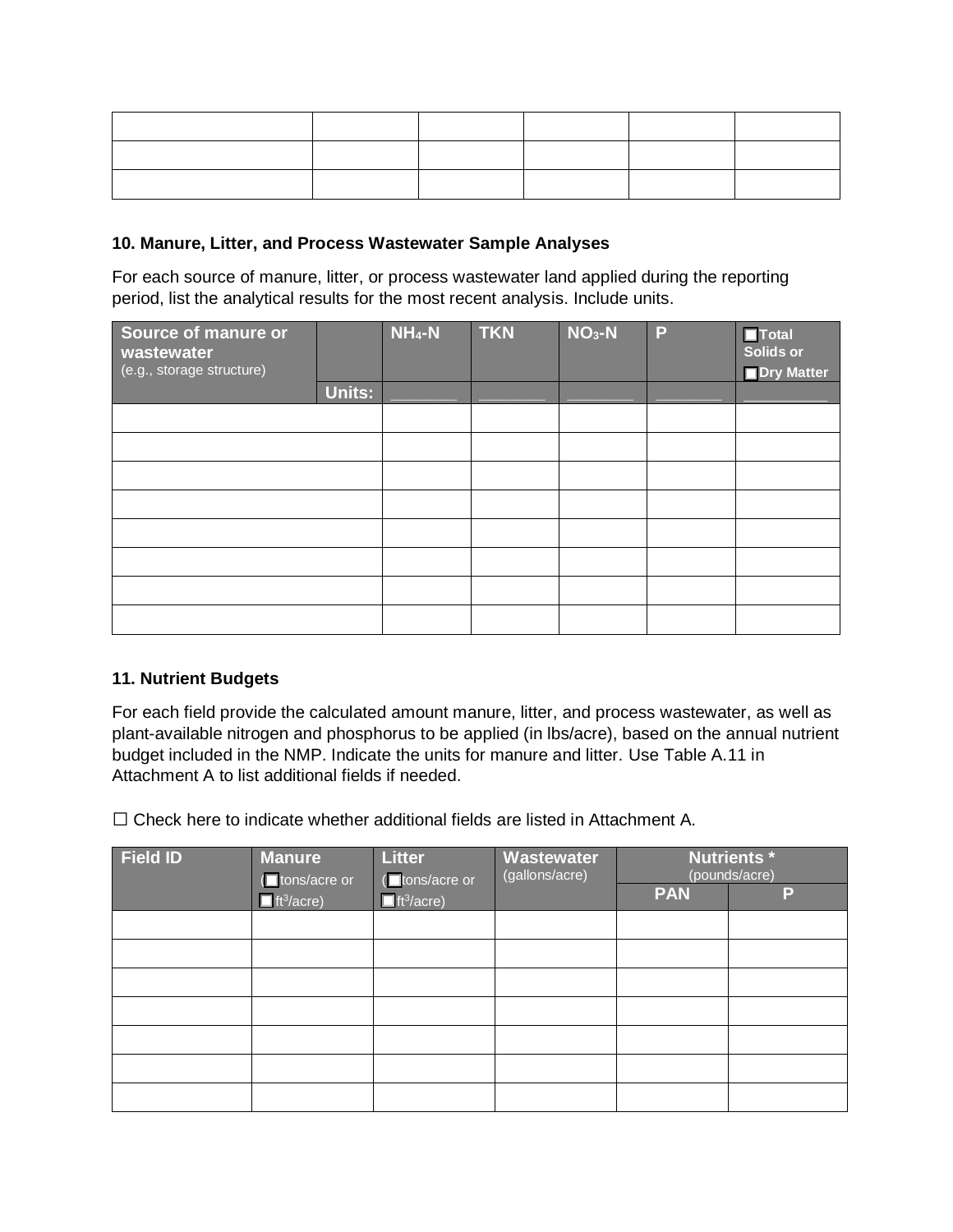\*Total pounds of plant-available nitrogen (PAN) and phosphorus (P) planned per acre. For PAN, include NO3, NH4, and the portion of organic N applied (if any) that is expected to be available to the current crop, from the annual nutrient budget.

## **12. Certification**

Print the form and sign the certification statement below before submittal.

*I certify under penalty of law that this document and all attachments were prepared under my direction or supervision in accordance with a system designed to assure that qualified personnel properly gather and evaluate the information submitted. Based on my inquiry of the person or persons who manage the system, or those persons directly responsible for gathering the information, the information submitted is, to the best of my knowledge and belief, true, accurate, and complete. I am aware that there are significant penalties for submitting false information, including the possibility of fine and imprisonment for knowing violations.*

| Name of Certifying Official (print or type) |  |  |  |
|---------------------------------------------|--|--|--|
|                                             |  |  |  |

**Signature** 

Date Signed

NOTE: This report must be signed and certified by a responsible corporate officer (corporation), a general partner (partnership), or the proprietor (sole proprietorship). The report may be signed by a duly authorized representative of the corporate officer, general partner, or proprietor if:

- i. The authorization is made in writing by the corporate officer, general partner, or proprietor, and
- ii. The authorization specifies either an individual or a position having responsibility for the overall operation of the regulated facility or activity, or an individual or position having overall responsibility for environmental matters for the company; and
- iii. The written authorization is submitted to the Director of EPA Region 10's Office of Compliance and Enforcement.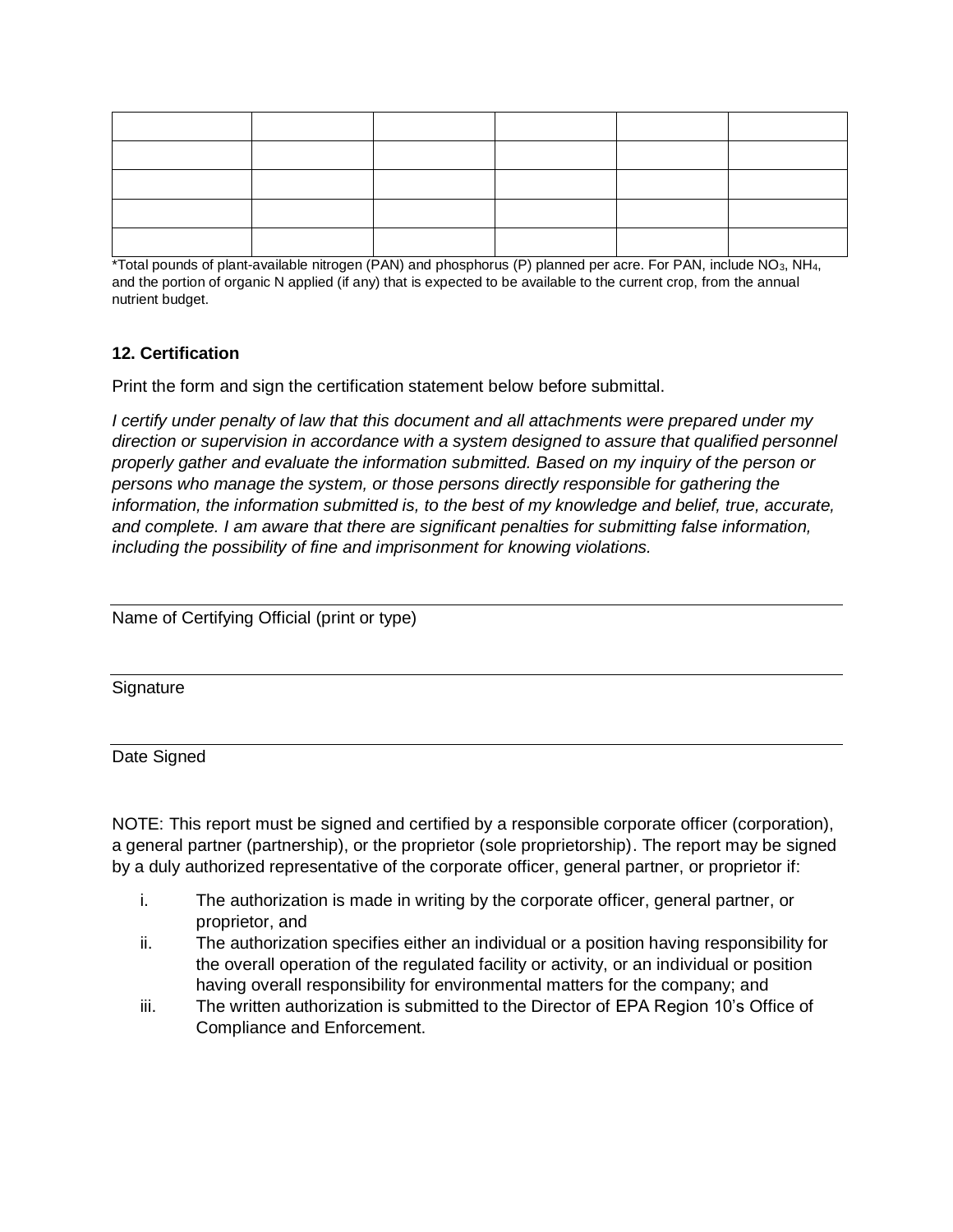## **Attachment A – Additional Data Tables**

Use the tables below if additional rows are needed to provide the information requested in the form.

| <b>Field ID</b> | Crop | Yield<br>(specify units per acre, e.g., tons,<br>bushels, cwt) | Seeded in<br>previous year? |
|-----------------|------|----------------------------------------------------------------|-----------------------------|
|                 |      |                                                                | $\Box$                      |
|                 |      |                                                                | $\Box$                      |
|                 |      |                                                                | $\Box$                      |
|                 |      |                                                                | $\Box$                      |
|                 |      |                                                                | $\Box$                      |
|                 |      |                                                                | $\Box$                      |
|                 |      |                                                                | $\Box$                      |
|                 |      |                                                                | $\Box$                      |
|                 |      |                                                                | $\Box$                      |
|                 |      |                                                                | $\Box$                      |
|                 |      |                                                                | $\Box$                      |
|                 |      |                                                                | $\Box$                      |
|                 |      |                                                                | $\Box$                      |
|                 |      |                                                                | $\Box$                      |
|                 |      |                                                                | $\Box$                      |
|                 |      |                                                                | $\Box$                      |
|                 |      |                                                                | $\Box$                      |
|                 |      |                                                                | $\Box$                      |
|                 |      |                                                                | $\Box$                      |
|                 |      |                                                                | $\Box$                      |
|                 |      |                                                                | $\Box$                      |
|                 |      |                                                                | $\Box$                      |
|                 |      |                                                                | $\Box$                      |
|                 |      |                                                                | $\Box$                      |
|                 |      |                                                                | $\Box$                      |
|                 |      |                                                                | $\Box$                      |
|                 |      |                                                                | $\Box$                      |
|                 |      |                                                                | $\Box$                      |

## **Table A.7. Crops and Yields**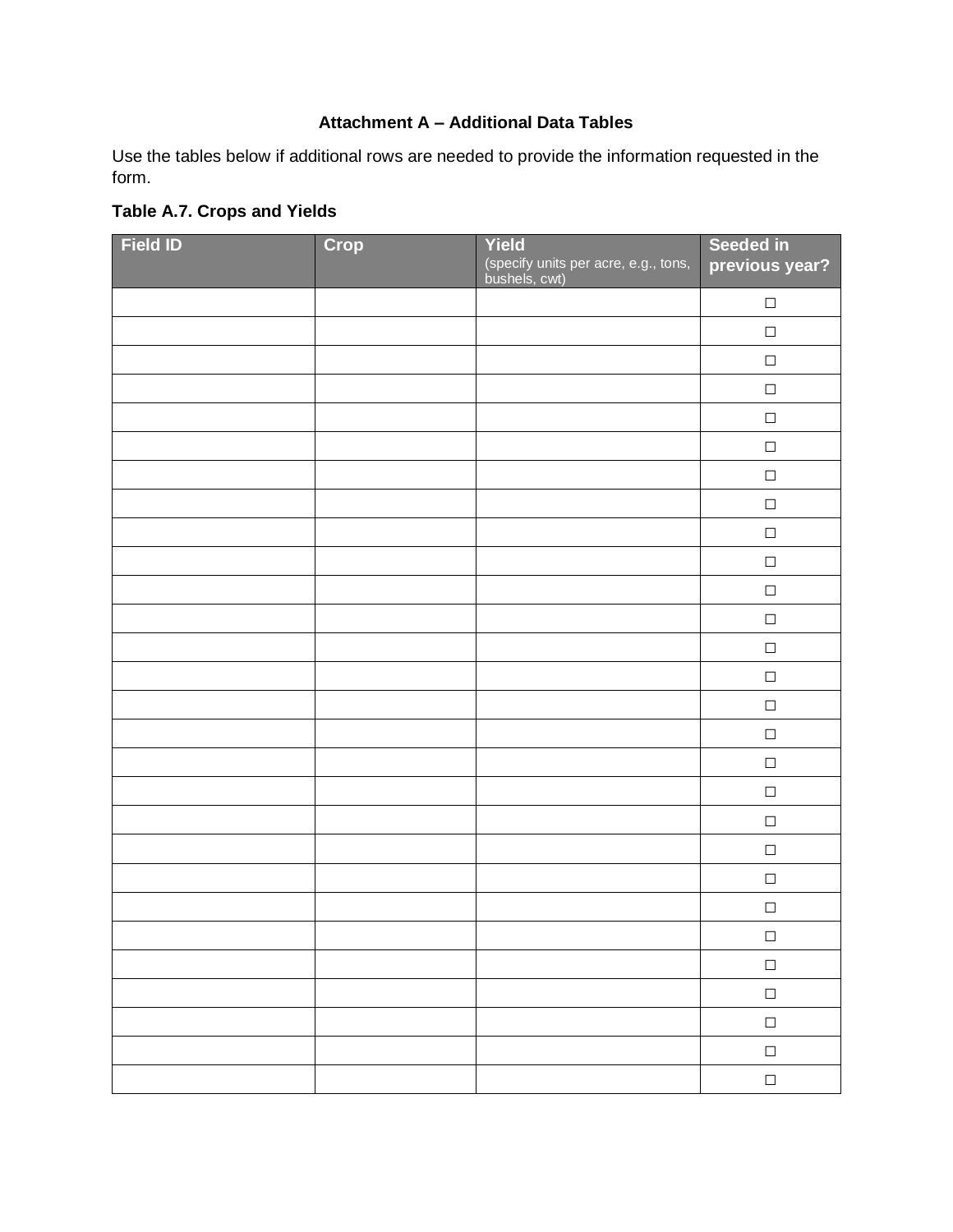| <b>Field ID</b> | Crop | Yield<br>(specify units per acre, e.g., tons,<br>bushels, cwt) | Seeded in<br>previous year? |
|-----------------|------|----------------------------------------------------------------|-----------------------------|
|                 |      |                                                                | $\Box$                      |
|                 |      |                                                                | $\Box$                      |
|                 |      |                                                                | $\Box$                      |
|                 |      |                                                                | $\Box$                      |
|                 |      |                                                                | $\Box$                      |
|                 |      |                                                                | $\Box$                      |
|                 |      |                                                                | $\Box$                      |
|                 |      |                                                                | $\Box$                      |
|                 |      |                                                                | $\Box$                      |
|                 |      |                                                                | $\Box$                      |
|                 |      |                                                                | $\Box$                      |
|                 |      |                                                                | $\Box$                      |
|                 |      |                                                                | $\Box$                      |
|                 |      |                                                                | $\Box$                      |
|                 |      |                                                                | $\Box$                      |
|                 |      |                                                                | $\Box$                      |
|                 |      |                                                                | $\Box$                      |
|                 |      |                                                                | $\Box$                      |
|                 |      |                                                                | $\Box$                      |
|                 |      |                                                                | $\Box$                      |
|                 |      |                                                                | $\Box$                      |
|                 |      |                                                                | $\Box$                      |
|                 |      |                                                                | $\Box$                      |
|                 |      |                                                                | $\Box$                      |
|                 |      |                                                                | $\Box$                      |
|                 |      |                                                                | $\Box$                      |
|                 |      |                                                                | $\Box$                      |
|                 |      |                                                                | $\Box$                      |
|                 |      |                                                                | $\Box$                      |
|                 |      |                                                                | $\Box$                      |
|                 |      |                                                                | $\Box$                      |
|                 |      |                                                                | $\Box$                      |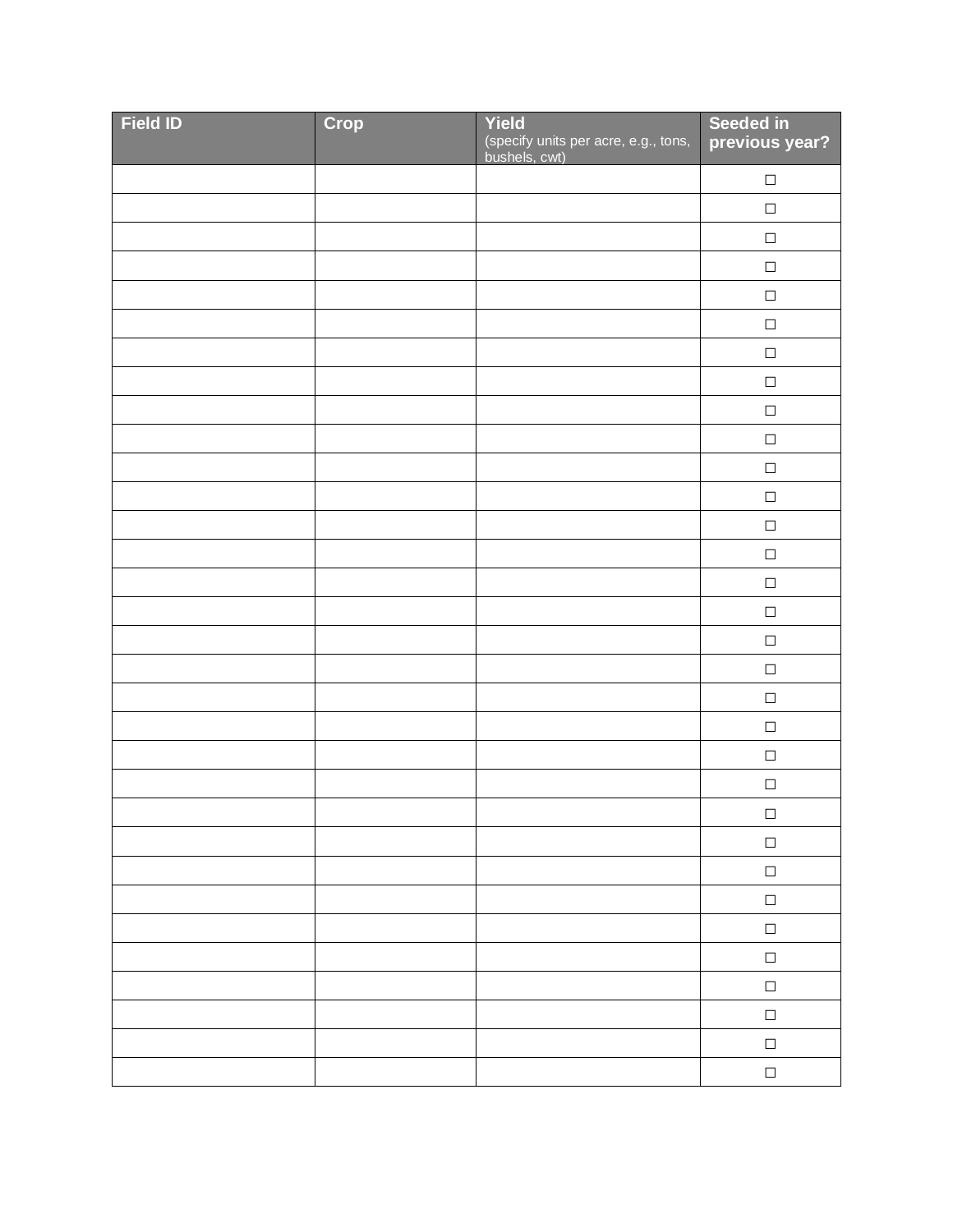# **A.8. Manure, Littler, and Process Wastewater Application**

| <b>Field ID</b> | <b>Manure</b><br>applied                                | <b>Litter</b><br>applied                                | <b>Wastewater</b>                | <b>Nutrients applied*</b><br>(pounds/acre) |   |
|-----------------|---------------------------------------------------------|---------------------------------------------------------|----------------------------------|--------------------------------------------|---|
|                 | I tons/acre or<br>$\blacksquare$ ft <sup>3</sup> /acre) | (■tons/acre or<br>$\blacksquare$ ft <sup>3</sup> /acre) | <b>applied</b><br>(gallons/acre) | <b>PAN</b>                                 | P |
|                 |                                                         |                                                         |                                  |                                            |   |
|                 |                                                         |                                                         |                                  |                                            |   |
|                 |                                                         |                                                         |                                  |                                            |   |
|                 |                                                         |                                                         |                                  |                                            |   |
|                 |                                                         |                                                         |                                  |                                            |   |
|                 |                                                         |                                                         |                                  |                                            |   |
|                 |                                                         |                                                         |                                  |                                            |   |
|                 |                                                         |                                                         |                                  |                                            |   |
|                 |                                                         |                                                         |                                  |                                            |   |
|                 |                                                         |                                                         |                                  |                                            |   |
|                 |                                                         |                                                         |                                  |                                            |   |
|                 |                                                         |                                                         |                                  |                                            |   |
|                 |                                                         |                                                         |                                  |                                            |   |
|                 |                                                         |                                                         |                                  |                                            |   |
|                 |                                                         |                                                         |                                  |                                            |   |
|                 |                                                         |                                                         |                                  |                                            |   |
|                 |                                                         |                                                         |                                  |                                            |   |
|                 |                                                         |                                                         |                                  |                                            |   |
|                 |                                                         |                                                         |                                  |                                            |   |
|                 |                                                         |                                                         |                                  |                                            |   |
|                 |                                                         |                                                         |                                  |                                            |   |
|                 |                                                         |                                                         |                                  |                                            |   |
|                 |                                                         |                                                         |                                  |                                            |   |
|                 |                                                         |                                                         |                                  |                                            |   |
|                 |                                                         |                                                         |                                  |                                            |   |
|                 |                                                         |                                                         |                                  |                                            |   |
|                 |                                                         |                                                         |                                  |                                            |   |
|                 |                                                         |                                                         |                                  |                                            |   |
|                 |                                                         |                                                         |                                  |                                            |   |
|                 |                                                         |                                                         |                                  |                                            |   |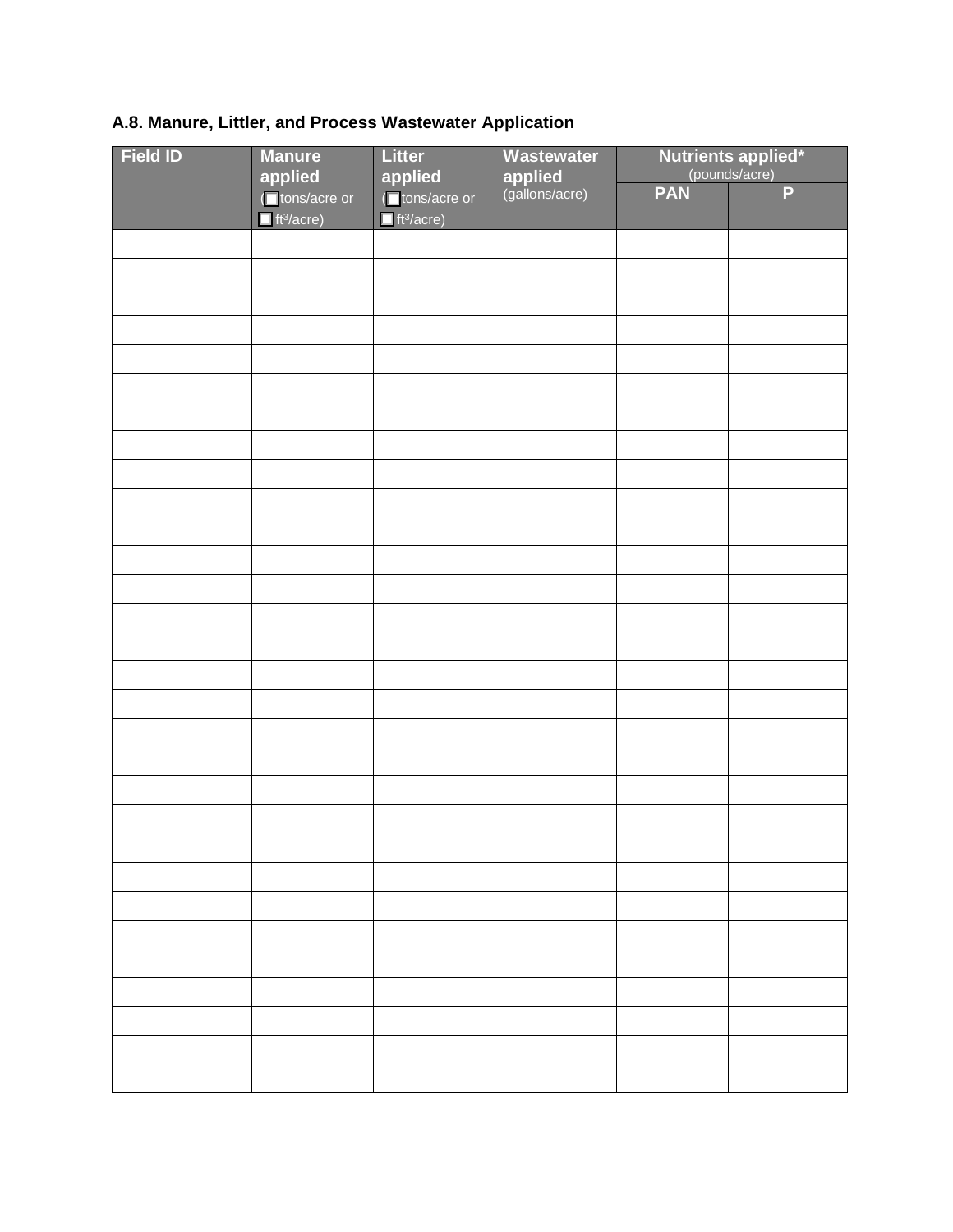| <b>Field ID</b> | <b>Manure</b><br>applied                                            | Litter<br>applied                                        | Wastewater                       | <b>Nutrients applied*</b><br>(pounds/acre) |                |
|-----------------|---------------------------------------------------------------------|----------------------------------------------------------|----------------------------------|--------------------------------------------|----------------|
|                 | (■ tons/acre or<br>$\overline{\blacksquare}$ ft <sup>3</sup> /acre) | (Intons/acre or<br>$\blacksquare$ ft <sup>3</sup> /acre) | <b>applied</b><br>(gallons/acre) | <b>PAN</b>                                 | $\overline{P}$ |
|                 |                                                                     |                                                          |                                  |                                            |                |
|                 |                                                                     |                                                          |                                  |                                            |                |
|                 |                                                                     |                                                          |                                  |                                            |                |
|                 |                                                                     |                                                          |                                  |                                            |                |
|                 |                                                                     |                                                          |                                  |                                            |                |
|                 |                                                                     |                                                          |                                  |                                            |                |
|                 |                                                                     |                                                          |                                  |                                            |                |
|                 |                                                                     |                                                          |                                  |                                            |                |
|                 |                                                                     |                                                          |                                  |                                            |                |
|                 |                                                                     |                                                          |                                  |                                            |                |
|                 |                                                                     |                                                          |                                  |                                            |                |
|                 |                                                                     |                                                          |                                  |                                            |                |
|                 |                                                                     |                                                          |                                  |                                            |                |
|                 |                                                                     |                                                          |                                  |                                            |                |
|                 |                                                                     |                                                          |                                  |                                            |                |
|                 |                                                                     |                                                          |                                  |                                            |                |
|                 |                                                                     |                                                          |                                  |                                            |                |
|                 |                                                                     |                                                          |                                  |                                            |                |
|                 |                                                                     |                                                          |                                  |                                            |                |
|                 |                                                                     |                                                          |                                  |                                            |                |
|                 |                                                                     |                                                          |                                  |                                            |                |
|                 |                                                                     |                                                          |                                  |                                            |                |
|                 |                                                                     |                                                          |                                  |                                            |                |
|                 |                                                                     |                                                          |                                  |                                            |                |
|                 |                                                                     |                                                          |                                  |                                            |                |
|                 |                                                                     |                                                          |                                  |                                            |                |
|                 |                                                                     |                                                          |                                  |                                            |                |
|                 |                                                                     |                                                          |                                  |                                            |                |
|                 |                                                                     |                                                          |                                  |                                            |                |
|                 |                                                                     |                                                          |                                  |                                            |                |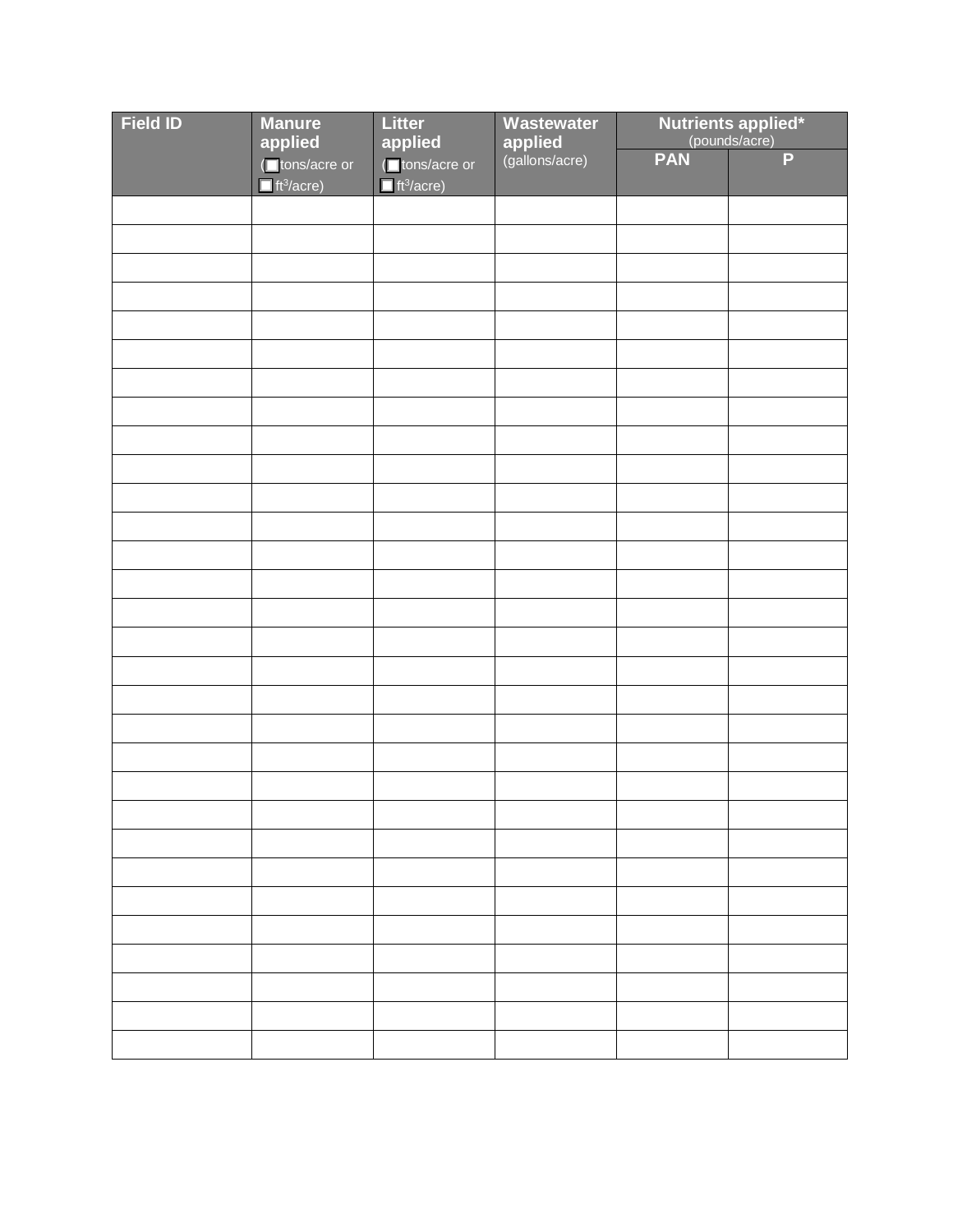## **A.9. Soil Sample Analysis**

| <b>Field ID</b> | pH | SOM | $NO3-N$ | $NH_4-N$ | $\overline{P}$ |
|-----------------|----|-----|---------|----------|----------------|
|                 |    |     |         |          |                |
|                 |    |     |         |          |                |
|                 |    |     |         |          |                |
|                 |    |     |         |          |                |
|                 |    |     |         |          |                |
|                 |    |     |         |          |                |
|                 |    |     |         |          |                |
|                 |    |     |         |          |                |
|                 |    |     |         |          |                |
|                 |    |     |         |          |                |
|                 |    |     |         |          |                |
|                 |    |     |         |          |                |
|                 |    |     |         |          |                |
|                 |    |     |         |          |                |
|                 |    |     |         |          |                |
|                 |    |     |         |          |                |
|                 |    |     |         |          |                |
|                 |    |     |         |          |                |
|                 |    |     |         |          |                |
|                 |    |     |         |          |                |
|                 |    |     |         |          |                |
|                 |    |     |         |          |                |
|                 |    |     |         |          |                |
|                 |    |     |         |          |                |
|                 |    |     |         |          |                |
|                 |    |     |         |          |                |
|                 |    |     |         |          |                |
|                 |    |     |         |          |                |
|                 |    |     |         |          |                |
|                 |    |     |         |          |                |
|                 |    |     |         |          |                |
|                 |    |     |         |          |                |
|                 |    |     |         |          |                |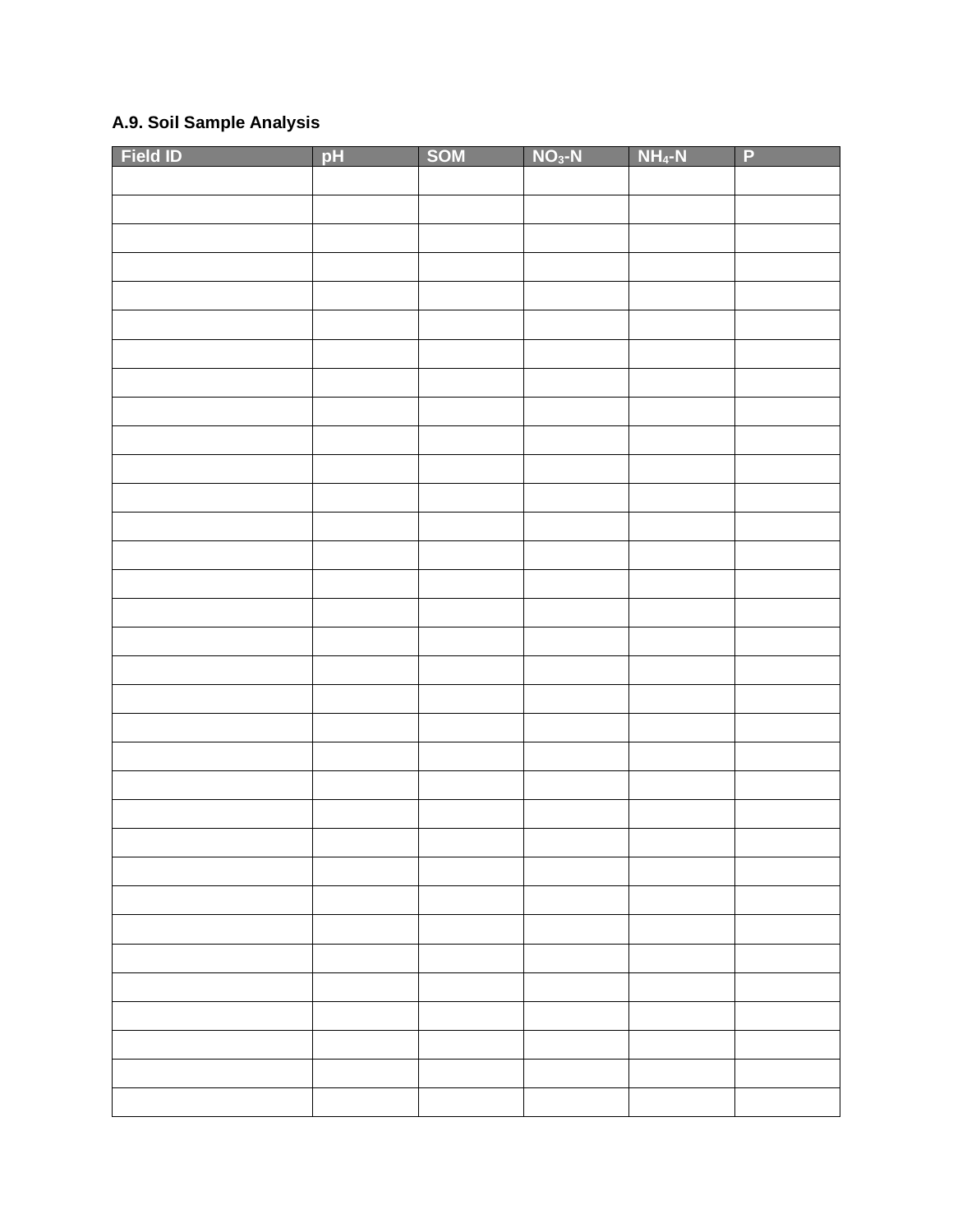| <b>Field ID</b> | pH | SOM | $NO3-N$ | $NH_4-N$ | $\overline{P}$ |
|-----------------|----|-----|---------|----------|----------------|
|                 |    |     |         |          |                |
|                 |    |     |         |          |                |
|                 |    |     |         |          |                |
|                 |    |     |         |          |                |
|                 |    |     |         |          |                |
|                 |    |     |         |          |                |
|                 |    |     |         |          |                |
|                 |    |     |         |          |                |
|                 |    |     |         |          |                |
|                 |    |     |         |          |                |
|                 |    |     |         |          |                |
|                 |    |     |         |          |                |
|                 |    |     |         |          |                |
|                 |    |     |         |          |                |
|                 |    |     |         |          |                |
|                 |    |     |         |          |                |
|                 |    |     |         |          |                |
|                 |    |     |         |          |                |
|                 |    |     |         |          |                |
|                 |    |     |         |          |                |
|                 |    |     |         |          |                |
|                 |    |     |         |          |                |
|                 |    |     |         |          |                |
|                 |    |     |         |          |                |
|                 |    |     |         |          |                |
|                 |    |     |         |          |                |
|                 |    |     |         |          |                |
|                 |    |     |         |          |                |
|                 |    |     |         |          |                |
|                 |    |     |         |          |                |
|                 |    |     |         |          |                |
|                 |    |     |         |          |                |
|                 |    |     |         |          |                |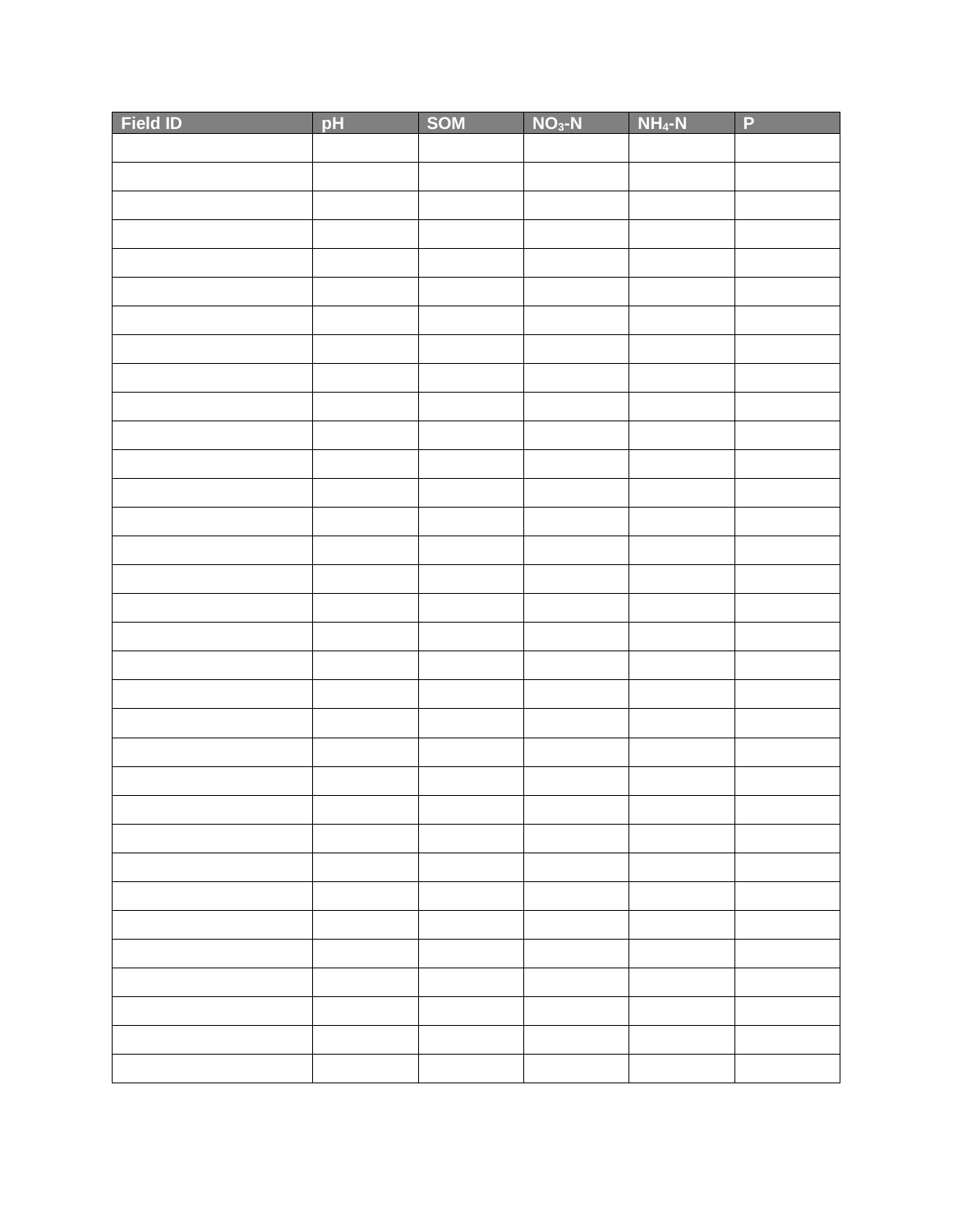# **A.11. Nutrient Budgets**

| <b>Field ID</b> | <b>Manure</b>                                          | <b>Litter</b>                                          | <b>Wastewater</b><br>(gallons/acre) | <b>Nutrients*</b><br>(pounds/acre) |                |
|-----------------|--------------------------------------------------------|--------------------------------------------------------|-------------------------------------|------------------------------------|----------------|
|                 | ( $\Box$ tons/acre or<br>$\Box$ ft <sup>3</sup> /acre) | ( $\Box$ tons/acre or<br>$\Box$ ft <sup>3</sup> /acre) |                                     | <b>PAN</b>                         | $\overline{P}$ |
|                 |                                                        |                                                        |                                     |                                    |                |
|                 |                                                        |                                                        |                                     |                                    |                |
|                 |                                                        |                                                        |                                     |                                    |                |
|                 |                                                        |                                                        |                                     |                                    |                |
|                 |                                                        |                                                        |                                     |                                    |                |
|                 |                                                        |                                                        |                                     |                                    |                |
|                 |                                                        |                                                        |                                     |                                    |                |
|                 |                                                        |                                                        |                                     |                                    |                |
|                 |                                                        |                                                        |                                     |                                    |                |
|                 |                                                        |                                                        |                                     |                                    |                |
|                 |                                                        |                                                        |                                     |                                    |                |
|                 |                                                        |                                                        |                                     |                                    |                |
|                 |                                                        |                                                        |                                     |                                    |                |
|                 |                                                        |                                                        |                                     |                                    |                |
|                 |                                                        |                                                        |                                     |                                    |                |
|                 |                                                        |                                                        |                                     |                                    |                |
|                 |                                                        |                                                        |                                     |                                    |                |
|                 |                                                        |                                                        |                                     |                                    |                |
|                 |                                                        |                                                        |                                     |                                    |                |
|                 |                                                        |                                                        |                                     |                                    |                |
|                 |                                                        |                                                        |                                     |                                    |                |
|                 |                                                        |                                                        |                                     |                                    |                |
|                 |                                                        |                                                        |                                     |                                    |                |
|                 |                                                        |                                                        |                                     |                                    |                |
|                 |                                                        |                                                        |                                     |                                    |                |
|                 |                                                        |                                                        |                                     |                                    |                |
|                 |                                                        |                                                        |                                     |                                    |                |
|                 |                                                        |                                                        |                                     |                                    |                |
|                 |                                                        |                                                        |                                     |                                    |                |
|                 |                                                        |                                                        |                                     |                                    |                |
|                 |                                                        |                                                        |                                     |                                    |                |